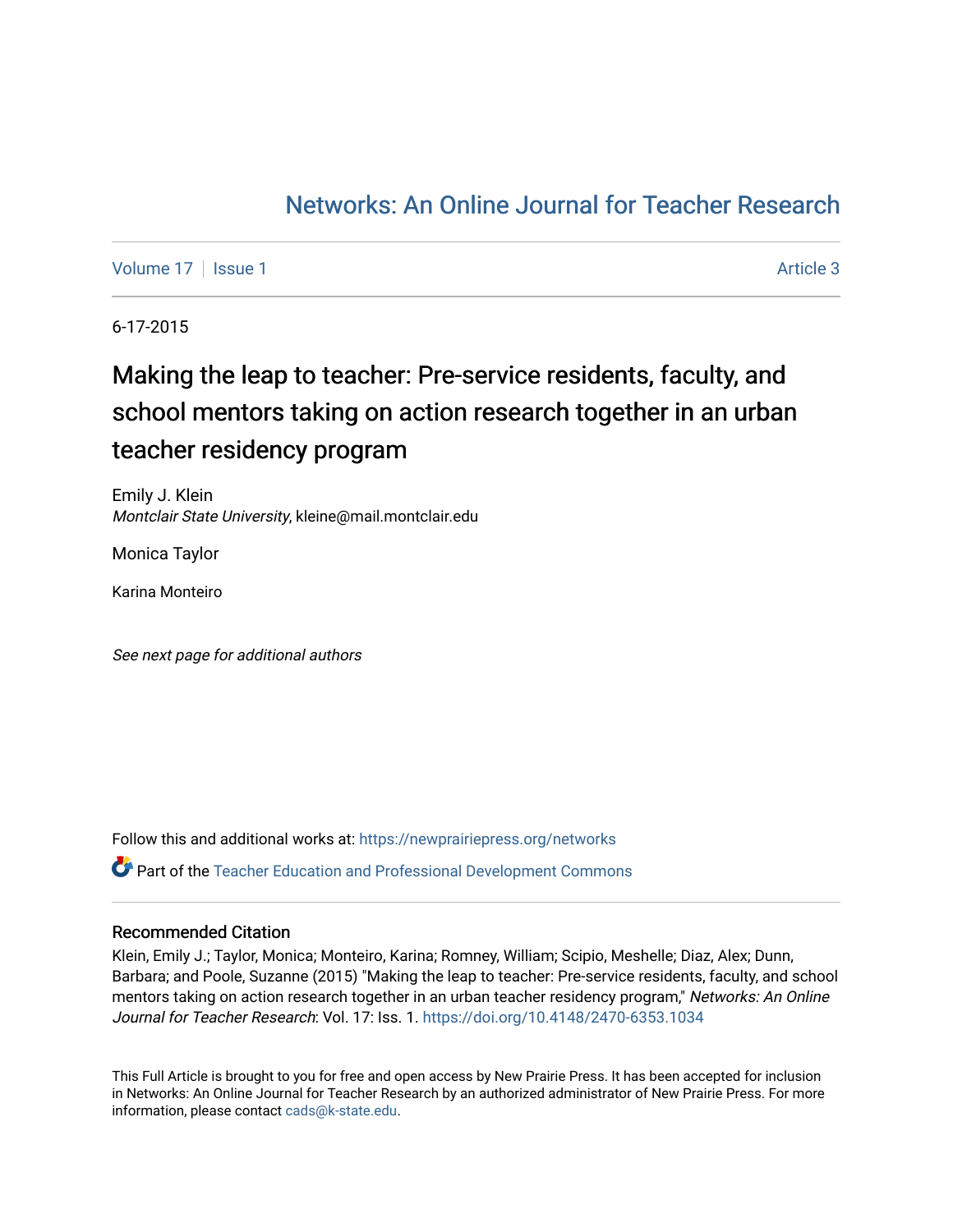## Making the leap to teacher: Pre-service residents, faculty, and school mentors taking on action research together in an urban teacher residency program

#### Authors

Emily J. Klein, Monica Taylor, Karina Monteiro, William Romney, Meshelle Scipio, Alex Diaz, Barbara Dunn, and Suzanne Poole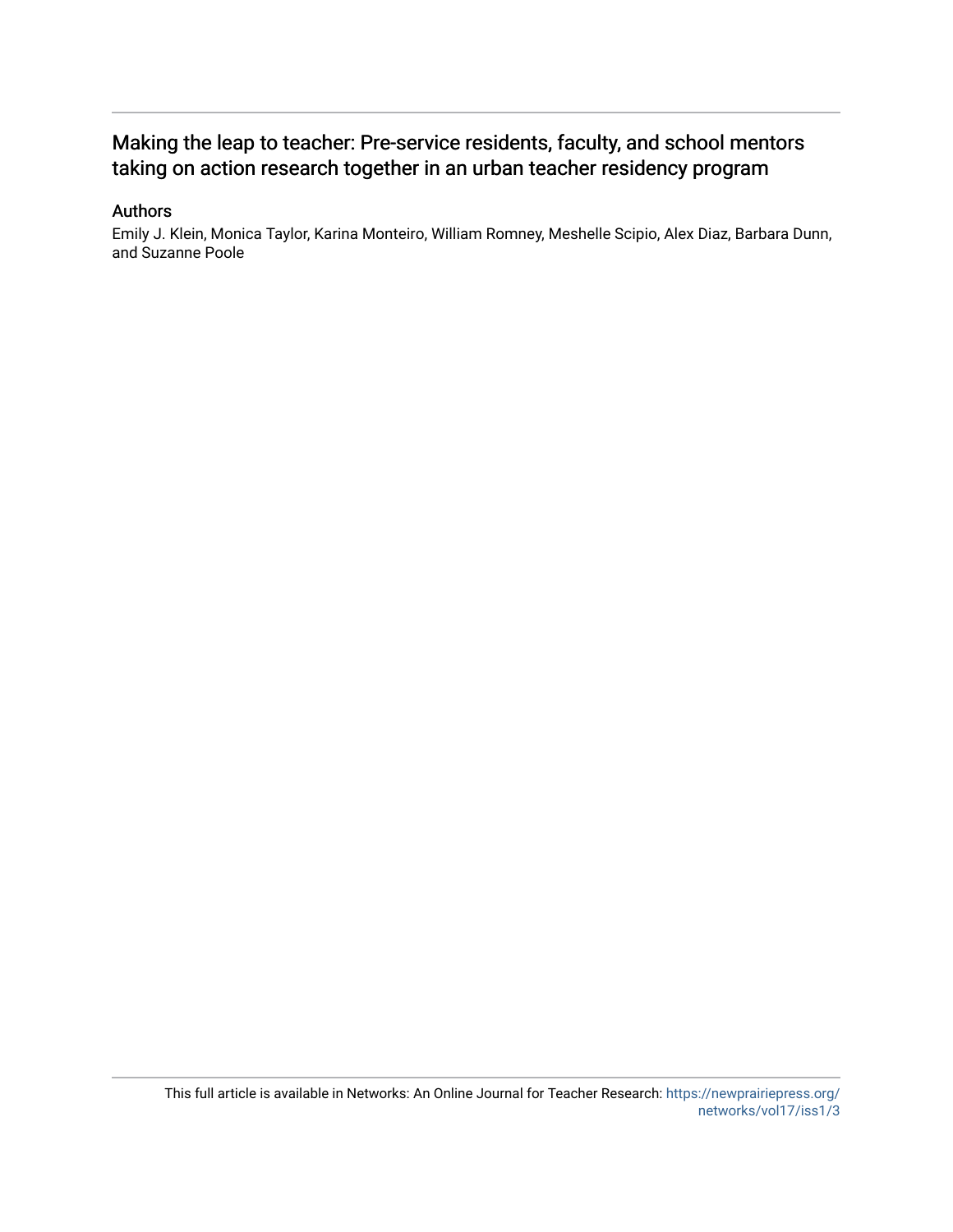

An On-line Journal for Teacher Research

# **Making the leap to teacher: Pre-service residents, faculty, and school mentors taking on action research together in an urban teacher residency program**

# **By Emily J. Klein, Monica Taylor, Anna Karina Monteiro, William Romney, Meshelle Scipio, Alex Diaz, Barbara Dunn, Suzanne Poole**

#### **Abstract**

This article explores what happens when school mentors and university faculty co-facilitate a cycle of action research with pre-service science teacher residents in an urban teacher residency. The voices of all three constituents describe the process of doing action research together in community and its impact on their practice. The pre-service teacher residents narrate their questions, how they explore them, and highlight their findings. They discuss how the use of action research as a methodology deepened and extended their development as critically reflective practitioners. Finally we discuss the implications of the inquiry stance of action research for both the individuals and the schools and districts of which they are a part.

# **Introduction**

Action research has been a major part of my learning, helping me to leap from student teacher to teacher. . . I became more aware of my own teaching as well as who my students were and how they learned.

While action research is included in many inservice teacher education programs and is the focus of a fair amount of research, there has been less work around pre-service action research as a means of developing their identities as teacher researchers from their earliest classroom experiences (Mertler, 2011). In addition, what action research *is* done by pre-service teachers is usually conducted in isolation as a coursework assignment with a mentor teacher acquiescing to the project rather than with mentors who are authentically and deeply engaged in the process. But what happens when university faculty and school mentors support pre-service residents in developing and enacting action research? What is the role of action research in preparing teachers in an urban teacher residency program, where

residents spend an intensive year in the classroom? How does the methodology of action research help residents in a third space blur the lines between theory and practice, as Routledge writes, and "live theory in the immediate" (1996, p. 401)?

This article, written collaboratively by residents, school mentors, and university faculty, describes the impact conducting action research has on preservice residents as they develop their identity as teachers. We wanted to study the role of using action research on multiple levels: the level of the individual resident and their emerging teacher identity, the level of the mentor teacher and school where the action research was happening and the mentor teacher was taking the lead in supporting the process, and that of the residency teacher education program. We also wanted to examine how action research as collaborative inquiry extends and strengthens the non-hierarchical principles of an urban teacher residency program.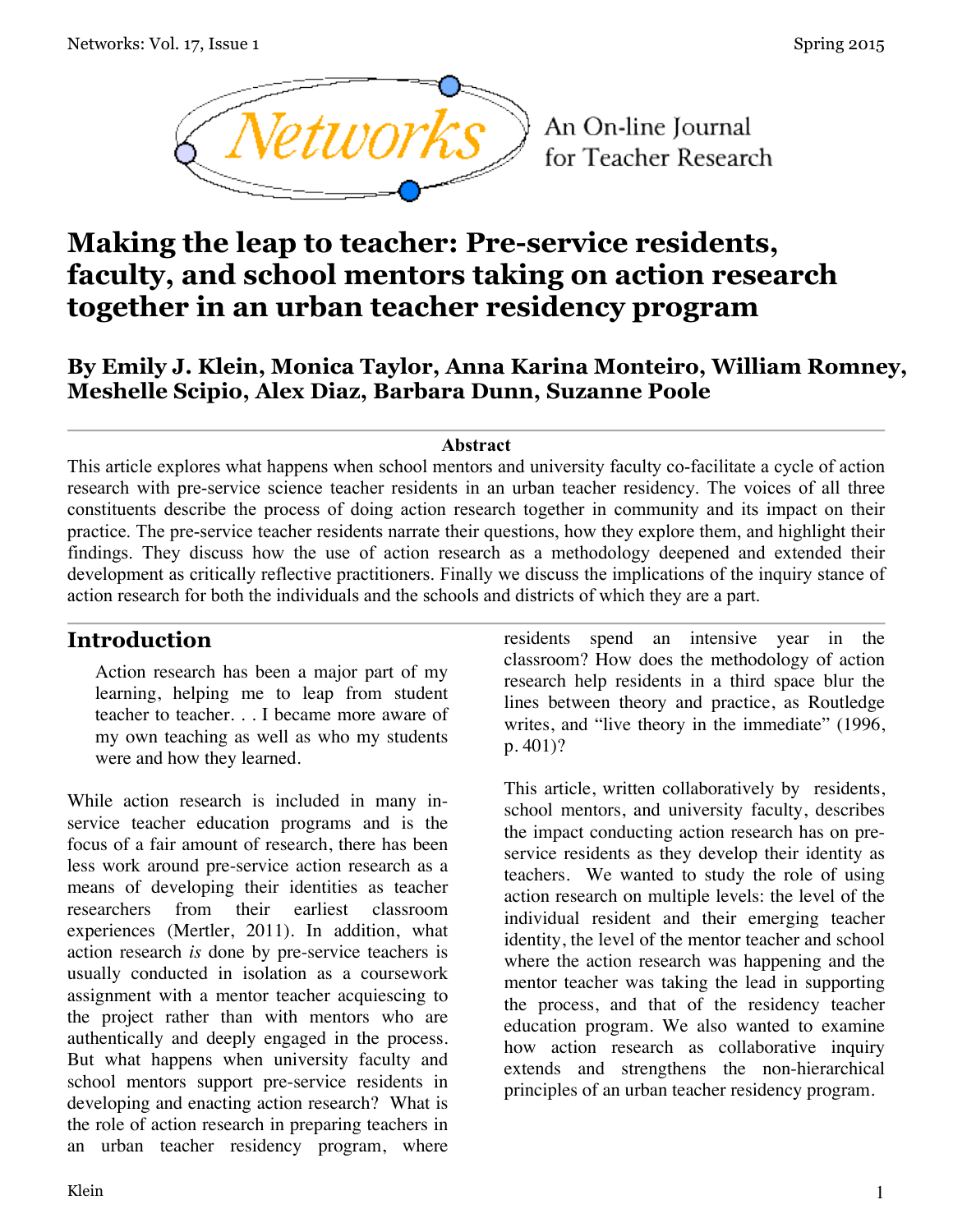We share our collective process, findings from individual action research projects, and the challenges and benefits of action research during the process of learning to teach in an urban teacher residency program. Authoring this article together highlights the different contributions we made to the action research process and its potential as a means for nurturing reflective practitioners and improving one's practice.

## **Background of the urban teacher residency**

The setting for this study was the district of Newark NJ and Montclair State University where the two collaborated to create an urban teacher residency program in secondary math and science – the Newark Montclair Urban Teacher Residency (NMUTR). Urban teacher residencies were originally designed to meet teacher shortages in high need districts and were modeled on medical school residencies, pairing residents with school mentors for an intensive year of teacher preparation (Berry, Montgomery, & Snyder, 2008; Boggess, 2010; Solomon, 2009). Faculty led instructional rounds with residents and mentors, taught courses, and co-facilitated action research on-site in schools. Curriculum was negotiated and emergent and the program actively sought to integrate academic, practitioner, community, and student knowledge, and not to privilege one over the others (Klein, Taylor, Onore, Strom, & Abrams, 2013).

In year one, faculty guided residents' action research and hoped the mentors would take an interest in the process, although only one had a background in action research. Because the mentors did not co-lead this work, the projects were often not fully integrated into residents' and mentors' daily co-teaching practices and therefore the projects were burdensome and the faculty felt they lacked depth. Hence the following fall, faculty led a course for mentor teachers that would build mentors' capacity in action research, and prepare them to facilitate the residents' action research (Taylor, Klein, & Abrams, 2014).

One significant goal of the program was to create critical reflective practitioners who are

"researchers" and "experimenters" (Schön, 1983, pp. 66-69) and as Beck and Kosnik (2006) write, "generators of theory" (p. 134). Residents need opportunities to develop their own theories and practices based on their experiences and observations in classrooms. Action research helps residents view "teaching as integrally related to research and as a process that involves inquiry and experimentation" (Ross, 1987, p. 147). Including action research was a key component of our curricular model in the residency as we believe it is an essential strategy for nurturing such thinking.

# **Defining action research**

Although much has been written about action research as a means of developing reflective practices for teachers, as Price (2001) points out, "few scholars have examined its application to pre-service teacher education" (p. 43) and even fewer articles have been written from the collaborative perspective of pre-service teachers, school mentors, and university faculty (Mertler, 2011; Mitchener & Jackson, 2012). A significant number of action research studies highlight teacher inquiries and their process and completed written products (Bissex & Bullock, 1987; Goswami & Stillman, 1987; Hubbard & Power, 2003; Patterson, Santa, Short, & Smith, 1993). Focusing on residents' action research, our narrative describes the process, findings, and reflections through their eyes, as well as those of facilitators, mentors and university faculty.

Acknowledging that there are a variety of definitions, for our purposes action research involves a series of inquiry cycles, which are, as Price (2001) writes, "systematic, intentional, collaborative, and democratic in intent and process" (p. 43). Echoing Hubbard and Power (2003), we agree that action research provides teachers with ownership of their professional development. Conducting action research that relies on "classrooms as laboratories" and "students as collaborators" (p. xiii) allows residents to change how they work with students and systematically examine their practices. Action research involves what McNiff (2010) calls "finding ways to improve your practice and then explaining how and why you have done so" (p. 6).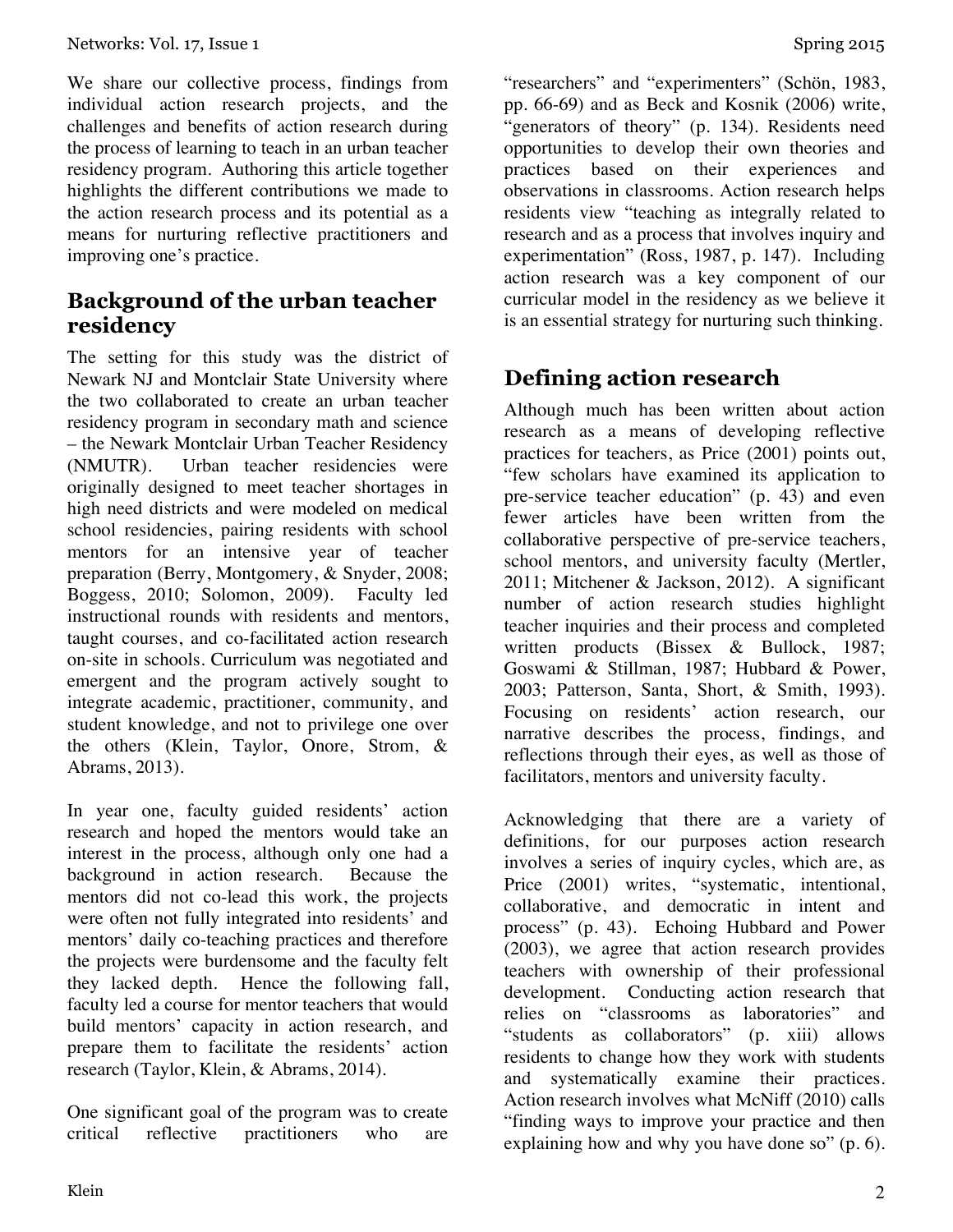The focus is on "How do I improve my practice?" (Whitehead, 1989, p. 137). In addition, it engages them as reflective practitioners based on actual data and not just on their perceptions and feelings about any specific classroom phenomenon. For pre-service teacher educators, all of this builds a notion of teacher as researcher from their earliest classroom experiences.

# **Methods**

### **Becoming leaders of action research**

In the fall of 2011, mentors took a graduate course in action research facilitated by the NMUTR faculty and a doctoral assistant. During that course, they completed an action research cycle about either their teaching or mentoring practice and a number of them contributed papers to national and international conferences about this work. The following spring, mentors cofacilitated an action research cycle for residents while faculty served as resources and also gave feedback on drafts of questions, data, and other written products. Throughout, mentors were involved not only in facilitating workshops, but in the daily process of gathering data, taking actions, shifting questions, and re-negotiating with students – as many of the residents made students co-investigators in the process.

#### **Action research process**

Like Mills (2011), Mertler (2011), and others discuss, the residents' action research process involved "Identifying an area of focus, Collecting data, Analyzing and interpreting the data, Developing a plan of action" (Mills, 2011, p. 5). Residents began by brainstorming and developing questions. Questions developed in conjunction with their mentor teachers and grew out of particular concerns and issues in their classrooms. After honing their questions over the course of a month, residents next decided what kind of data to collect. In all cases presented here, data collection coincided with taking action. For example, some residents wondered why their students were not doing well on summative classroom assessments. The process of asking their students about their experiences of learning content in biology became an action; engaging students as co-researchers in action research changed the nature of the

classroom dynamic as one of our residents discovered.

Although "action research has been conceptualized as an ongoing spiral where reflection and data gathering lead to a plan of action that is implemented…what are portrayed as discrete stages in the research literature blur together in the real world of teacher research" (Herr, 1999, p. 11). When we are involved in the work of teaching students at the margins of schooling, there is often little time for teachers to engage in a leisurely process of collecting and analyzing data. As Herr (1999) reminds us, "For those of us in the teacher research tradition who identify with critical, activist forms of research, there is much unchartered terrain as to what this process actually looks like when undertaken in one's own work site" (p. 12).

Thus, while our monthly day-long sessions were devoted to discrete work topics of data collection, data analysis, and action plan development, the reality was that we were often engaged in many levels of discussions about all aspects of the action research process and our teaching practices at once. And while we only required one complete action research cycle, many residents went through a number of smaller cycles.

### **Studying action research**

University faculty, who were collecting data throughout, as detailed below, spearheaded the initial stages of studying the process of doing action research on a programmatic level. As part of a larger qualitative study of the program, we were already collecting data about the residency and were able to use field notes and semistructured interview protocols to support this study. Studying the action research process, however, grew organically from our work together as we wanted to better understand the role it played programmatically, as well as on an individual level. Both studies were qualitative, as we wanted to capture a dynamic, phenomenological process – the lived experience of teachers and residents as they enacted the process of action research and school change.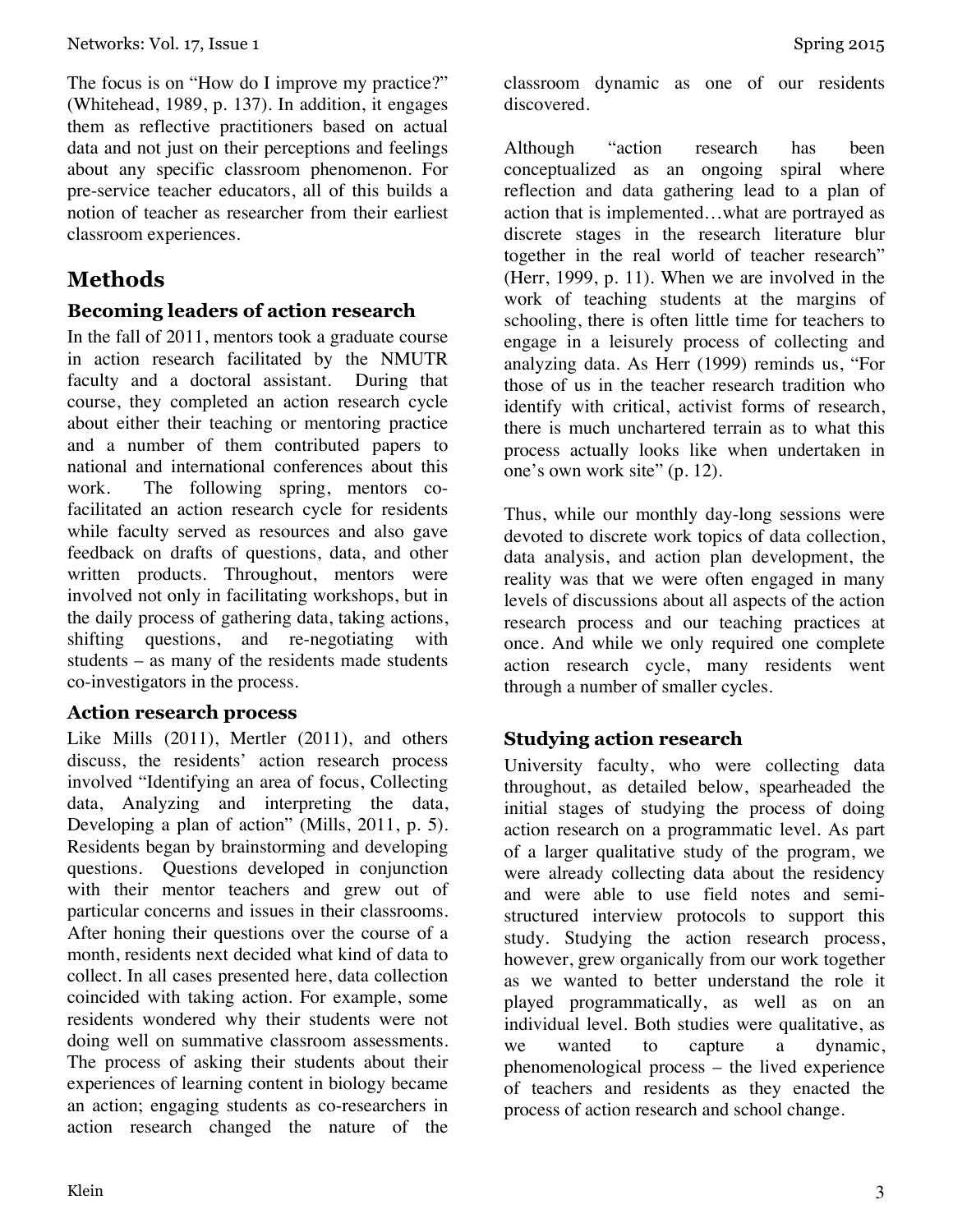#### **Data sources**

In order to understand how action research influenced the residents, mentors, and the program as a whole, we sought data from multiple sources in order to triangulate our findings. Data sources included: notes from four day-long workshops around action research, copies of the residents' original questions (which changed throughout the process), residents' data collection and analysis plans, notes and reflections during the action research process from residents, and first and final drafts of papers from both the mentors and the residents. Residents, mentors, and faculty wrote reflections to prompts about the action research process, which served as the basis for sections of the draft of this article. Finally, residents and mentors were interviewed as part of the larger study of the program and were asked to speak about the action research process specifically.

#### **Data analysis**

We used Glaser and Strauss's (1967) constant comparative method as we coded the data for emerging themes and we paid close attention to themes we saw across narratives – both of the residents and the mentors. We coded sections individually and then came together to check our codes and discuss them until there was consensus on their meaning. Because we co-authored this paper, member checks were ongoing as we wrote together and wondered aloud "does this read true?" In addition we used the work of Anderson and Herr (1999) who suggest a number of validity frames for action research: outcome validity (is the project successful and does it allow the practitioner to "reframe the problem in a more complex way" (p. 16)). Process validity asks whether the processes "permit ongoing learning of the individual or the system" (p. 16). Democratic validity considers whether the research was done collaboratively with those who have a stake in the problem. Catalytic validity examines whether the process "reorients" the reality of the participants. Finally, dialogic validity asks if the research report went through a form of peer review.

#### **Writing together**

Three residents and three mentors volunteered to write with the faculty and this narrative represents the voices of residents, mentors, and university faculty. Throughout, we weave the "we" and the "I" voice depending on if we are describing the entire process of doing action research together or the individual project, although all sections have been written collaboratively. We describe three individual action research projects, their questions and their findings, before describing the larger implications and findings related to our research questions.

# **Residents' action research projects**

Although their questions varied, each resident wanted to know how to best improve their teaching and saw their students as important research collaborators. These factors resembled the essential principles of action research (Hubbard & Power, 2003). All studies had a significant degree of dialogic validity as we engaged in the analytical process collaboratively and participated in "critical and reflective dialogue" with other action researchers (residents) and critical friends (mentors and faculty) who were "familiar with the setting" and could "serve as devil's advocate for alternative explanations of research data (Anderson, Herr, & Nihlen, 2007, pp. 43-44). This dialogic validity continued when residents presented their findings in paper form to the faculty and to each other in class. The peer review was extended to include teachers from the university's network of partner districts when residents shared their action research at the annual summer conference. Below three residents, Suzanne, Alex, and Barbara, individually present their action research projects and their reflections on the research experience. The "I" in each refers only to the author of the section identified.

### **Suzanne**

My question was, "How can self-reflection and the incorporation of student feedback help to improve my practice and maximize the students' understanding of content?" I was interested in finding diverse pedagogical strategies that would help my students retain information and more deeply engage with the material. I engaged students as co-collaborators in this process and they provided multiple data sources around this question including daily exit tickets – both to assess their knowledge but also to find out how the lesson worked for them. I also wrote daily selfreflections and designed and implemented unit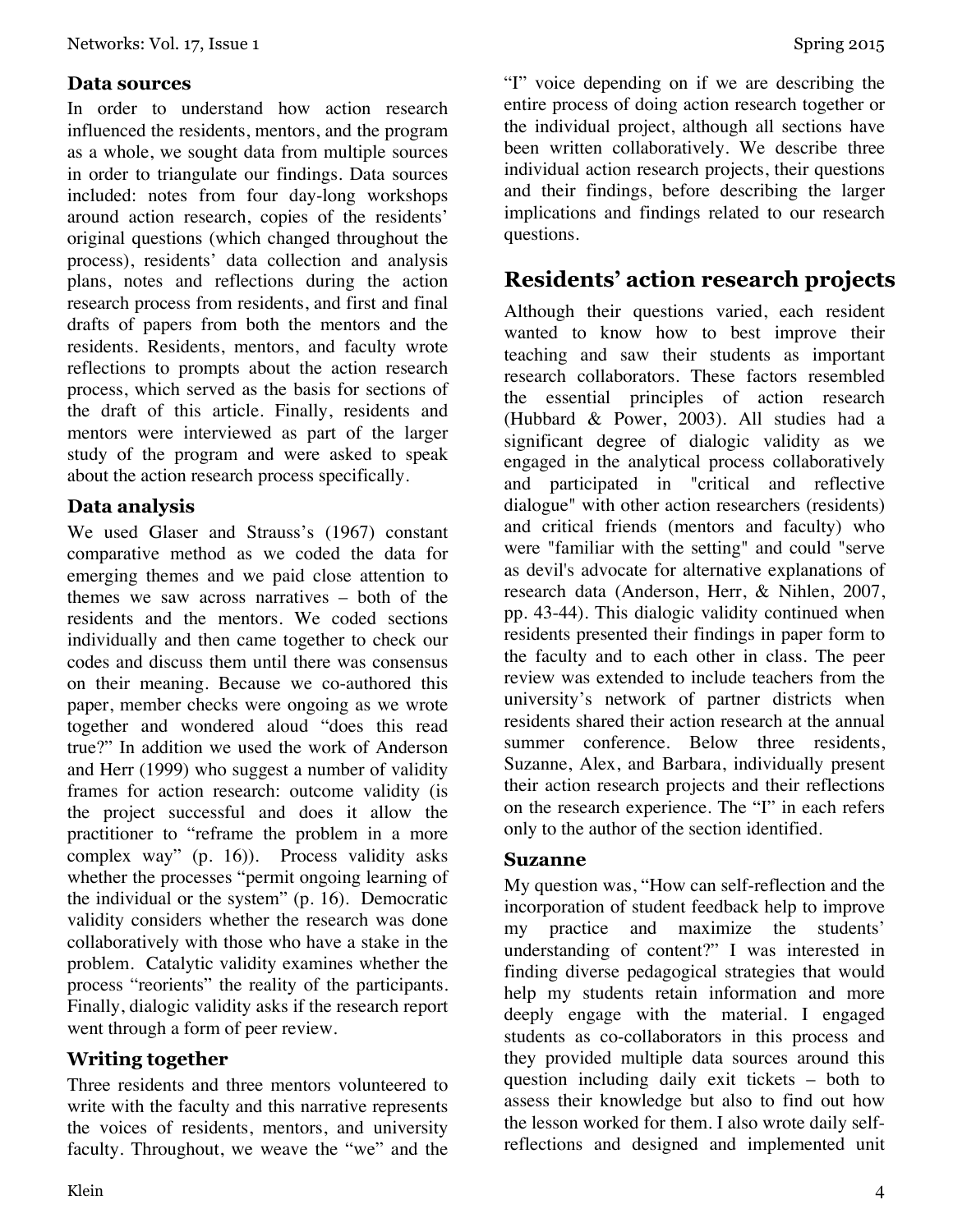assessments, using a spreadsheet to keep track of all of it. This process opened my eyes to the affect student and teacher reflections can have on classroom culture, student/teacher relationships, and classroom management.

I found that negotiating the curriculum empowered my students, creating a classroom of respect and participation. Many of the students described feeling a sense of ownership when they were asked to reflect and provide feedback on the lesson, something I was surprised by and which changed the dynamic in my classroom almost immediately. That ownership created a respectful classroom and increased participation. In addition, my own reflection on my teaching created more insightful lesson plans that included student suggestions (which also increased student sense of ownership). I think that it really challenged me on a very personal level; I needed to humble myself before I could even begin. It also was very difficult to self-reflect after each lesson and it is surprisingly much easier to ask students to reflect on their learning as well as my teaching than to honestly reflect on my own teaching. Collectively, the increased reflection on both our parts helped to create a classroom where negotiation of curriculum was possible and valued.

Allowing students to have a say in what happens in the classroom gave them motivation to take part in classroom activities and even assessments. Although this was a strategy discussed and promoted throughout my education courses, I only now understand how effective it really is.

In particular, we saw that Suzanne's project had democratic validity in how she co-constructed with her students, the very participants who were most deeply influenced by its outcome. This was part of what made it so effective and thereby gave it outcome and process validity. Suzanne was able to re-frame the problem as more than one of students' inability to succeed on standardized assessments (something we noticed in early discussions around the problem), but as one of engagement through student ownership of the curriculum. This re-framing came through the collaboration that took place during the action research process. There was a deeply personal

statement of learning about how she understood herself as a teacher in relation with her students (Taylor & Coia, 2009), and perhaps also as a person. The transformative, catalytic nature of action research seemed to emerge here in its nascent form.

### **Alex**

I asked, "What happens when you ask students to reflect on school related issues?" I wanted my students to think about their actions and be reflective about their performance within and outside class. I began to use class time to scaffold how to reflect on challenges they face in school and develop action plans for managing those issues. I saw this as an opportunity to explore something outside of the curriculum. I saw many students' grades were consistent throughout the year and I wondered that if, through learning to reflect on their challenges, they could progress in school and hopefully use the skill in other areas of their life. Realizing how much I myself rely on self-awareness, I wanted to nurture this quality in my students.

Conducting action research gave me an outlet to attempt to address some of the problems that I saw students faced that are unrelated to the curriculum. I realized that student reflections are an important means by which students can learn from their experiences and that students gain perspective on their challenges by discussing them with peers. In particular, it is through discussion of personally relevant challenges, students feel more interconnected. By conquering feelings of loneliness that come from these challenges, students are empowered to act on solutions. Finally, reflections on challenges can serve as an avenue of honest communication between students and teachers.

Through action research, I have learned how powerful reflection is as a tool for learning for both my students and me. I realized that addressing the whole student, aside from the content, is part of the work we should be doing as educators. That, combined with being transparent, helps students develop as more than just students and helps bridge the gap between traditional ideas of education and the world for both them and myself.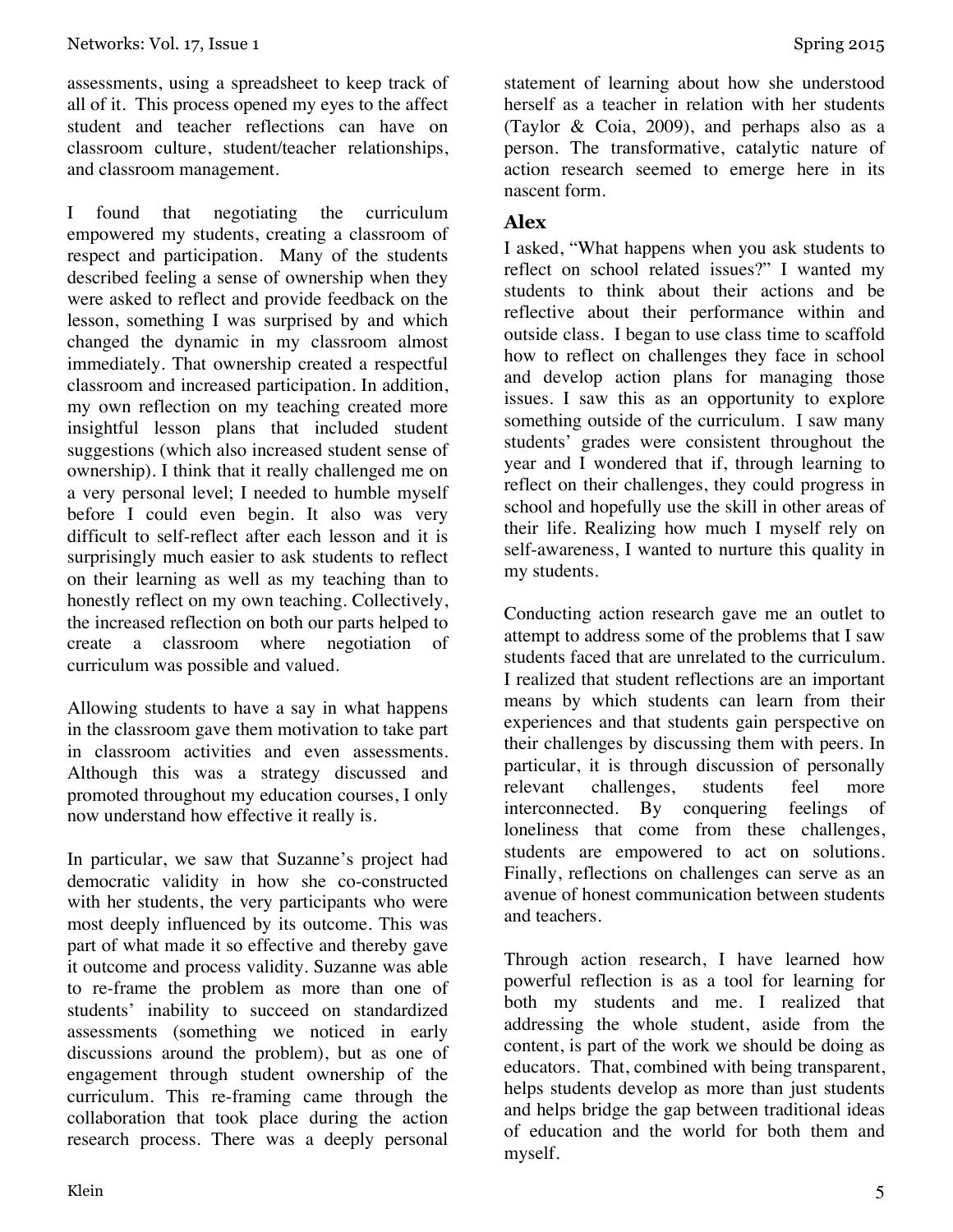The process of doing action research was a challenge, however. I struggled initially with my question, partially because I did not know what the implications of engaging in certain kinds of research with students might be – what they might share with me and what I was willing to take on. Because my question dealt with student reflections and considering that I was opening the floor for students to examine issues that were important to them, I was also concerned with their safety and I was unsure what exactly to do with the data once I had them. In addition because it was outside the traditional curriculum my students and I had to negotiate many different aspects of the project.

Similar to Suzanne, Alex's study had democratic validity in that it involved students as partners in his study and it sought to give them some agency or empowerment over their experiences in school. In fact, his study went through a number of iterations brought on by experiences students brought to the classroom. Alex's action research had a social justice and ethical dimension, which echoes Anderson, Herr, and Nihlen's (2007) definition of democratic validity. In addition, Alex's study had outcome validity – he was able to help students develop action plans to address issues of importance to them, but it also had process validity in that he was able to see the larger role reflection played in affecting student's lives in and outside of school and also in connecting students to teachers.

#### **Barbara**

My action research question emerged from my observations that freshmen students in my school were often unprepared for class and lacked effective study habits. I asked, "How will implementing a self-assessment rubric impact student awareness of their preparation/study habits?" and then designed a self-assessment rubric that invited students to reflect on their personal study habits. I was trying to incorporate goals and self-reflection into the fabric of my classroom so that it became a natural process for students.

By learning about my students and how they view their own academic preparation I have gained insight into the thought processes of adolescents as they begin high school. Some of the most important insights I gained were that students honestly rated themselves and their personal habits and mentioned good grades as goals as well as identified areas needed for improvement. "A" students scored the highest while the low scorers struggled to maintain their grades. Low scoring students also spend\t a great deal of effort identifying missing work and handing it in before the deadline. Most students were able to connect their habits with their success in my class and it made me realize the importance of reflection as a tool to help students look at those habits.

I see that what and how I teach should take into consideration my students' goals as much as my own. My responsibility as a teacher is not to simply teach science; I am here to provide my students with the tools to succeed in school and beyond.

Again, we saw process validity in this study and to some degree catalytic validity. Barbara was able to reframe this as more than simply a way to help her students have better work habits, but it eventually helped her re-frame her role as an educator in the classroom to be "more than a science teacher." We saw less evidence of democratic validity (students responded to surveys but were not co-investigators beyond that) and outcome validity (there was not resolution per se to the problem, although there was increased information about it).

# **What we learned**

In this section we looked at data across projects as well as from the mentor teachers working with the residents to see how action research influenced the mentors' and residents' work as teachers in their schools. In addition, we highlight what residents and mentors learned about the process of doing action research.

#### **Definitions of action research: The methodology of action research**

As residents engaged in action research, they began to formulate their own definitions. They described action research as a tool for reflective practice, a means of engaging students as coresearchers, and as a vehicle for professional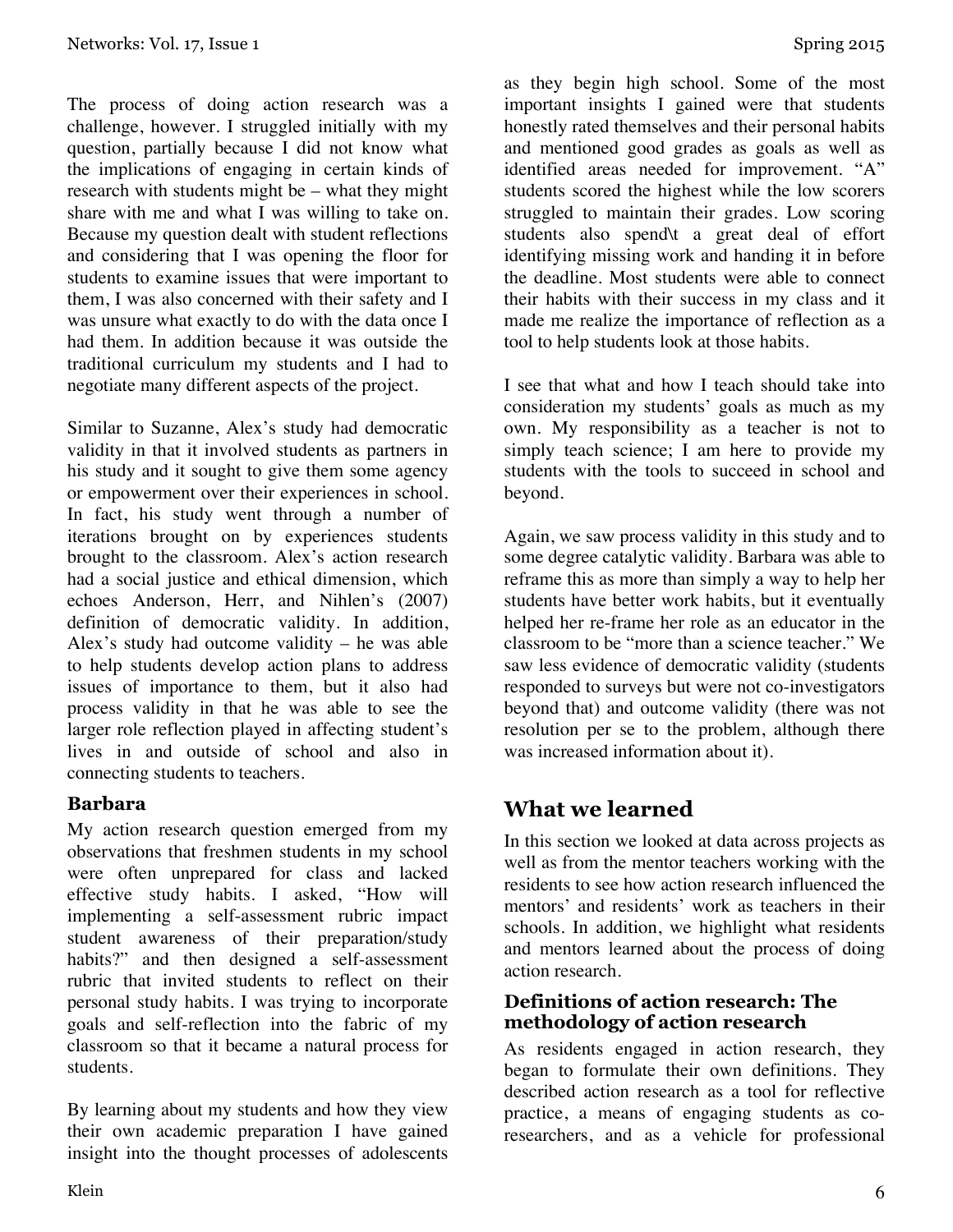growth. This shift in understanding the power of action research was deeply influenced by mentors' emerging definitions. In an interview, Will, one of the mentors, said:

So I didn't know that action research was a strong tool in the classroom- and that's a big deal because it's actually something I do every single day, but didn't think about it in, I guess, a holistic way, because as a teacher you watch your students you see how they react to you and then you change based on that, right? But I've never known how purposeful I could be in that regard, to actually then literally collect that data, like, write it down and see what trends I can find in that. That was awesome. It just takes the classroom to a whole 'nother level.

The mentor experience had an important influence on residents, who also began to see the power of action research as a tool for professional learning. For residents, action research enabled them to examine and problematize the often chaotic moment-to-moment classroom experience. Barbara described action research as a way for teachers to test those questions that often pop into their minds – the "wonderings," as they search for more effective ways to help students achieve success. She saw it as an action-based, do-now kind of research to help teachers delve immediately into the problem at hand, giving the teacher an opportunity to look at their practices with their own students. Suzanne defined action research as a way to build relationships with her students and involve them in her decision making about teaching practices. Action research made concrete coursework theories about being a reflective practitioner, teaching democratically, student-centered practice, and formative assessment.

These were methodological issues in many ways; the residents began to understand how to do action research and the structure of doing it helped them with the process of investigating questions in their classroom. Barbara noted,

I was naturally curious as a teacher about my students and what motivated them. These "wonderings" drove my curiosity and I worked out a method of collecting data that allowed students to answer my questions in

multiple formats to provide me with information that I could triangulate. Devising a plan of action was not difficult because I felt connected to the issue; I was invested in the question. Action research gave me a process to get information that I could use immediately to look at my teaching now, as well as, in the future.

In other words, using an action research framework provided the residents with a means to examine their teaching and learning theories and practices in the immediate, echoing one of the guiding principles of the residency program that the curriculum of pre-service teacher education needs to emerge from the experiences of teaching in the classroom. Doing action research, rather than another type of research methodology, nurtured teacher inquiry as an integral part of being a teacher.

#### **Action research and agency**

Exploring their questions with the help of their students, residents began to understand they had power in improving their classrooms and that the actions they took had significant impact both in their students' academic performance and in their personal lives. Realizing they have the potential to be change agents echoes the Price's (2001) work on action research in pre-service teacher education. Our mentors made similar journeys throughout the year. As Will wrote,

Action research has helped to shed light on some of the assumptions I make about my own motivations, as well as my actual practice in the classroom. I see myself as a person that is devoted to reflection…about everything. However, I found that the action research process helped me to unpack the rationale behind my teaching practices. After that I had to examine my biases and think more critically about the necessary separation of my life and the lives of my students.

We saw similar commitments to growth, personal reflection, and classroom practice in the residents' experiences. As Alex reflected:

I have learned a process to research, enact changes in my classroom, analyze their value, and modify/explore new questions that have come about through this process. It is a tool that will aid me in my personal development as a teacher, giving me the means to be a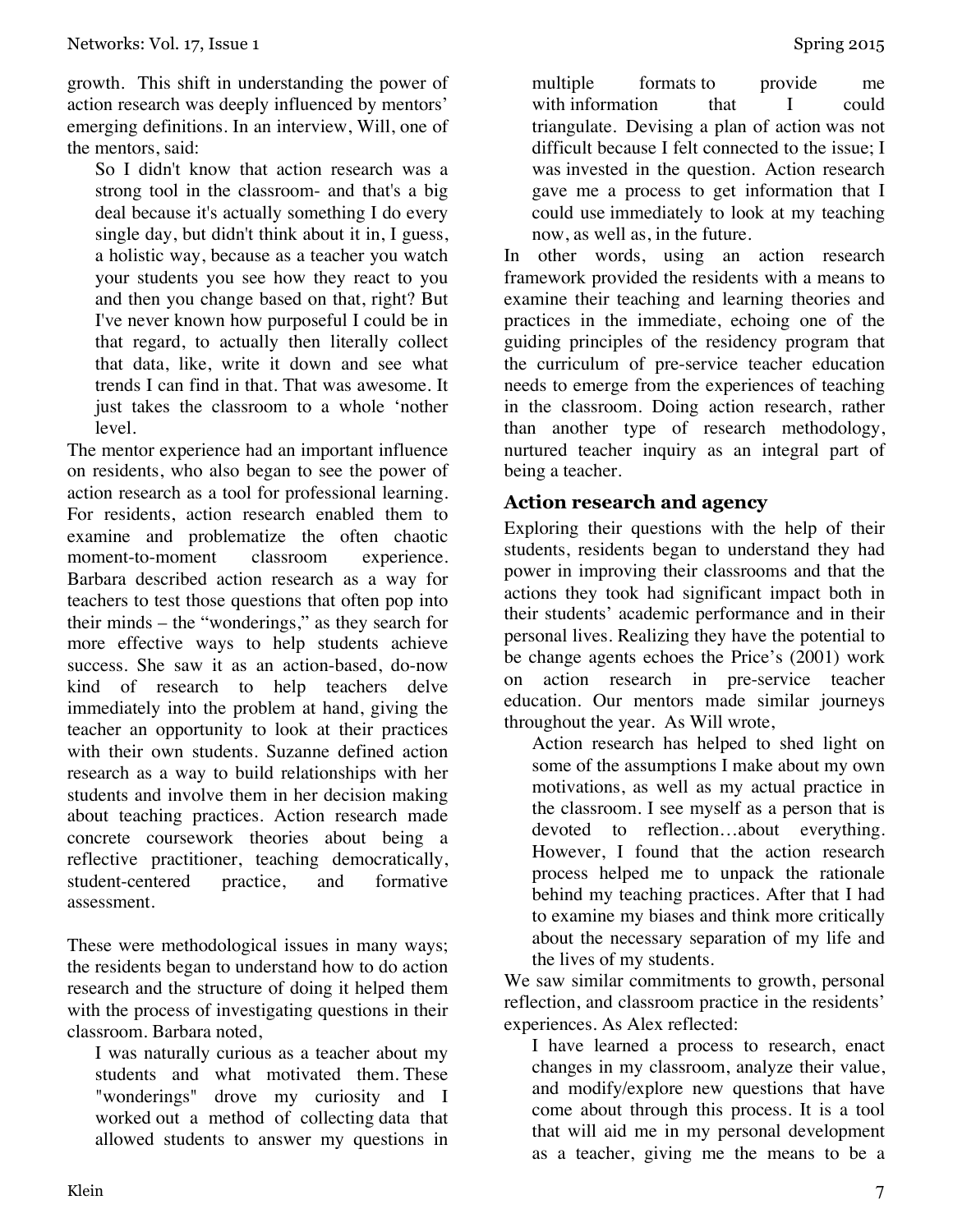change agent and providing me with a process that I can teach students to explore, act on, and learn from their own questions, school related or not.

Will and Alex both illustrate the ways in which action research has the potential to become a tool for personal professional development, providing the teachers themselves with opportunities to take ownership of their learning process and engage as change agents at the same time. These reflections echo Check's (1997) statement that "by validating teachers as knowers as well as doers, teacher research can turn traditional professional development on its head, offering the possibility of major long-term changes that are generated by teachers themselves, based on their own investigations of practice" (p. 6).

For new teachers, action research became a tool for formative feedback as well as a means to guide them in learning about student understanding and increasing their own self-efficacy. Barbara, in particular, noted this, writing:

Self-reflection guides me as a person. Action research provides reflective feedback on my teaching technique, the classroom, and my students both as learners and individuals. I see action research as a tool that uses reflection to assess my classroom as a system that includes the physical environment (including the lessons), me as the teacher, and my students. Action research offers timely answers to the concerns that I have as a teacher now. I can assess our progress as a class, but what I learn today can guide my teaching for years to come.

Sometimes the self-reflection engendered by action research was a challenge for the residents; the process was occasionally painful and taxing as Suzanne's earlier statement about the need for humility, reminded us. Barbara similarly talked about sleepless nights and the feeling of being constantly engaged by her action research. She reflected, "My action research was extremely engaging, and that very fact became my biggest challenge. I found myself not wanting to put it down, like a novel that you read from start to finish in one sleepless night."

Programmatically, data about the impact of doing action research were extremely important as they suggest that it helps begin the process of building reflective practitioners and that residents saw this as a means of honing their practice based on data and not merely assumptions.

#### **Shifting from traditional experimental research design to emergent findings**

It was not surprising residents struggled with the move from traditional experimental research design to emergent, qualitative action research. This was a struggle for the mentors as well, and led the faculty to realize the importance of first engaging mentors in action research. How could they support residents in a process that was epistemologically foreign to them? Karina, a mentor, wrote, "As a science educator I have grown accustomed to and comfortable with numbers as most of the research I have come to know has been grounded in quantitative methods. When I first heard about action research and its qualitative methods, I was skeptical as it was such a foreign concept to me." Will, another mentor, despite excitement, had similar concerns, and he wondered, "Uhm, this is research?? How do you measure and control for all of the variables? What is the value of this?"

The residents worried too about the shift. Alex expressed hesitation after years of being grounded in "controlled variables, quantitative data, and correlations. So when they said that we were going to do research in the classroom I was not sure how we would exactly accomplish that given that we would be dealing with actual students constantly with no means for controlling for variables." Barbara reflected, "With a scientific background it was a challenge initially to get my head around the validity of this type of research." Again, engaging mentors in doing action research prior to doing so with the residents yielded a stronger foundation for the work. Mentors had already undertaken a similar journey and spoke to residents with authority about the possibility of finding "validity" in the "soft" data of interviews, narratives, and observations. As residents struggled through the daily process of trying to figure out how to make meaning of emergent data, mentors acted as teacher educators, with an authority that came from their own experience.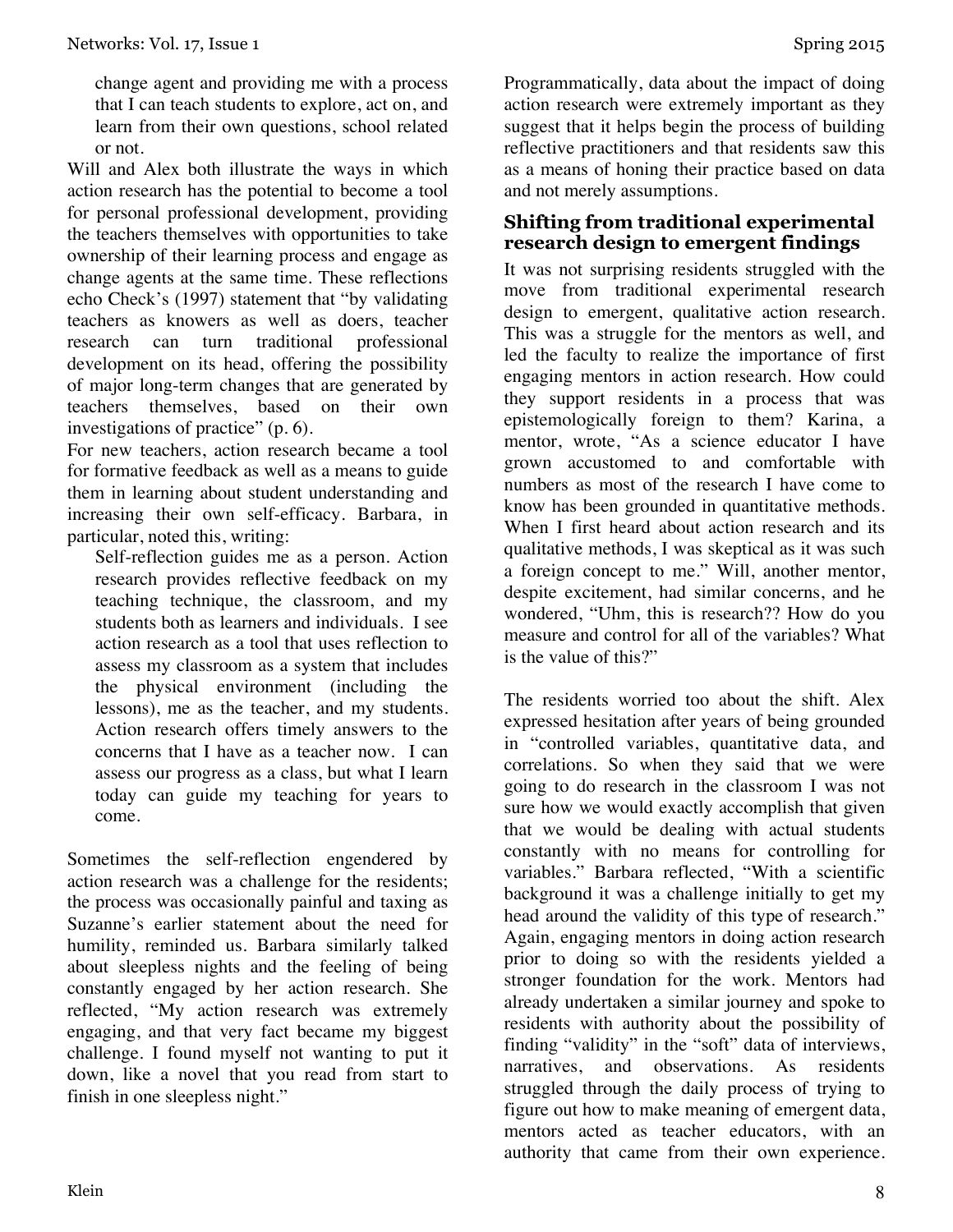The residents began to appreciate the richness of qualitative data. As Alex stated, "Although you may have 'hard' data to look at, I found that the most influential part for me were the qualitative data, specifically the student interviews and reflections." This mattered for the residency because it meant that our residents and mentors were developing richer and more complete pictures of classroom data, not relying simply on one or two measures of assessment to understand the nature of classroom dynamics. Despite a programmatic stance around such portraits of students and classrooms, it was the action research that seems to have made a significant shift in the thinking of residents and mentors around this.

#### **Action research needs a teacher community**

Central to the process of doing action research for all three residents was the opportunity to engage in the investigation as members of a learning community. From being able to share and develop questions, build data tools, or make sense of emerging findings, doing it with others both who had already completed an action research cycle as well as those who were active in the same work was important. Suzanne described the workshop days as useful because they provided a set time to discuss and plan with her mentor. Alex explained that during the workshops he was able to get advice and lay out the details of his action research plans with his mentor and peers. Originally, he was unsure about how he was going to carry out the research. But by talking it over, he got a better sense of potential issues he could run into when conducting his research, ways to prevent and deal with them, and how he could use the data to triangulate findings. Barbara also valued time spent in workshops because of the support offered by peers and mentor teachers with varying degrees of experience and where all had opportunities to share ideas. Working with her mentor was particularly helpful, because it provided a way to look at her classroom from another perspective. Not only could she offer her experience as an action researcher, her mentor was an "insider" who knew the actual students and unique classroom dynamics. Mentors emerged as key supports in this community, helping residents in the process both at monthly workshops and in

the daily ways residents struggled to implement their projects.

Communities of practice also offer specific tools to provide support in a community (Wenger, 1998) and we made use of a number of graphic organizers to help residents organize the research process (see Figure 1). As Will noted, graphic organizers were particularly helpful in activities that require one to examine internal processes. This is especially important when having to assist someone else in his deconstruction and construction of a process. In that respect, Will described enjoying helping his resident think about his action research; it became a way for them to share various assumptions and reflections on the groups of students they co-taught. The tools became pathways into both the research and practice, but also into community. As Will reflected, "It is ironic. Two teachers, teaching the same students, supposedly in continuous reflection about their co-teaching practices (we are always together and talking) yet still able to learn new things about each other through a graphic organizer."

### **Action research and teacher leadership**

The move towards agency that emerged as residents began to see action research as a tool for classroom change was magnified at the level of the mentors, who saw action research as a tool for school change. Because the mentors had engaged in action research as teachers and mentors, they emerged as teacher educators and teacher leaders in co-facilitating and in some cases leading this work. Meshelle, a mentor, wrote that her goal was:

…to take what I have learned as a first year mentor and transfer it to future leadership roles. Ultimately, my philosophy is that as teachers, we have a responsibility to be the best leaders for our students. Consequently, as a mentor, I have to show my residents how to lead effectively in pedagogy, mannerism, and preparation.

Action research with her resident became a form of leadership. There were interesting indications that perhaps this also had impact beyond their individual classrooms. Karina specifically began to see the impact on a larger scale, writing "Not only do I see action research as a re-occurring and ongoing process in my classroom but I also see it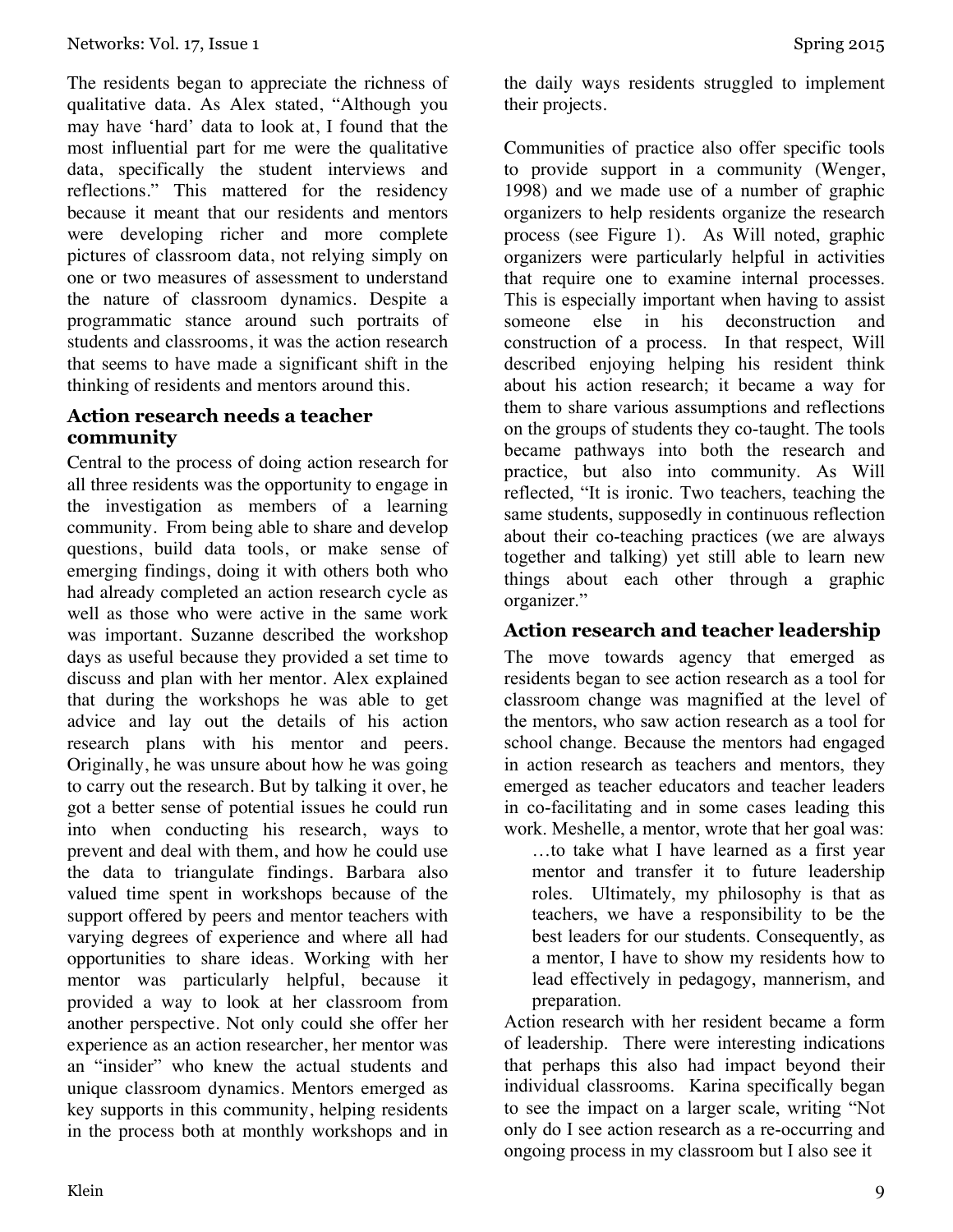| <b>Prompts</b> | <b>Questions</b>                                                                                                                                           | January, 2012 |
|----------------|------------------------------------------------------------------------------------------------------------------------------------------------------------|---------------|
| What?          | What is the inquiry? What<br>is (are) the research-able<br>question (s) /puzzle here?<br>What are the supporting<br>questions/puzzles?                     |               |
| Why?           | What is the background or<br>rationale of the research?<br>Why are you/the researcher<br>interested it? What<br>motivates you?                             |               |
| Who?           | Who will be the participants<br>in your study? What role if<br>any will colleagues play in<br>the study?                                                   |               |
| How?           | What data are relevant to<br>the research questions?<br>How do you the researcher<br>plan to collect them? How<br>will you the researcher<br>analyze them? |               |
| So What?       | What data are relevant to<br>the research questions?<br>How do you the researcher<br>plan to collect them? How<br>will you the researcher<br>analyze them? |               |

Figure 1: Action Research Framework (adapted from Anderson, Herr, & Nihlen, 2007).

as a strategy I can use within my department and school. By providing my colleagues with information, support and guidance in doing action research, I believe the school community will benefit greatly." Her response echoed Darling-Hammond's call to create "new schools" because "traditional schools provide few incentives to support the efforts of teachers who are willing to look for the answers to the knottiest problems of teaching and learning . . ." (1998, p. 169). Because one of the goals of the NMUTR is to enact schoolwide change in math and science teaching, it is an intriguing possibility that engaging mentors as teacher leaders in the process of action research may activate this process.

## **Conclusion**

Doing action research as a part of the NMUTR has been significant for all of us on multiple levels. For the residents, it has changed our notion of how we learn as teachers. We understand that to be teachers of inquiry we have to be inquirers of teaching and learning. Now, we define action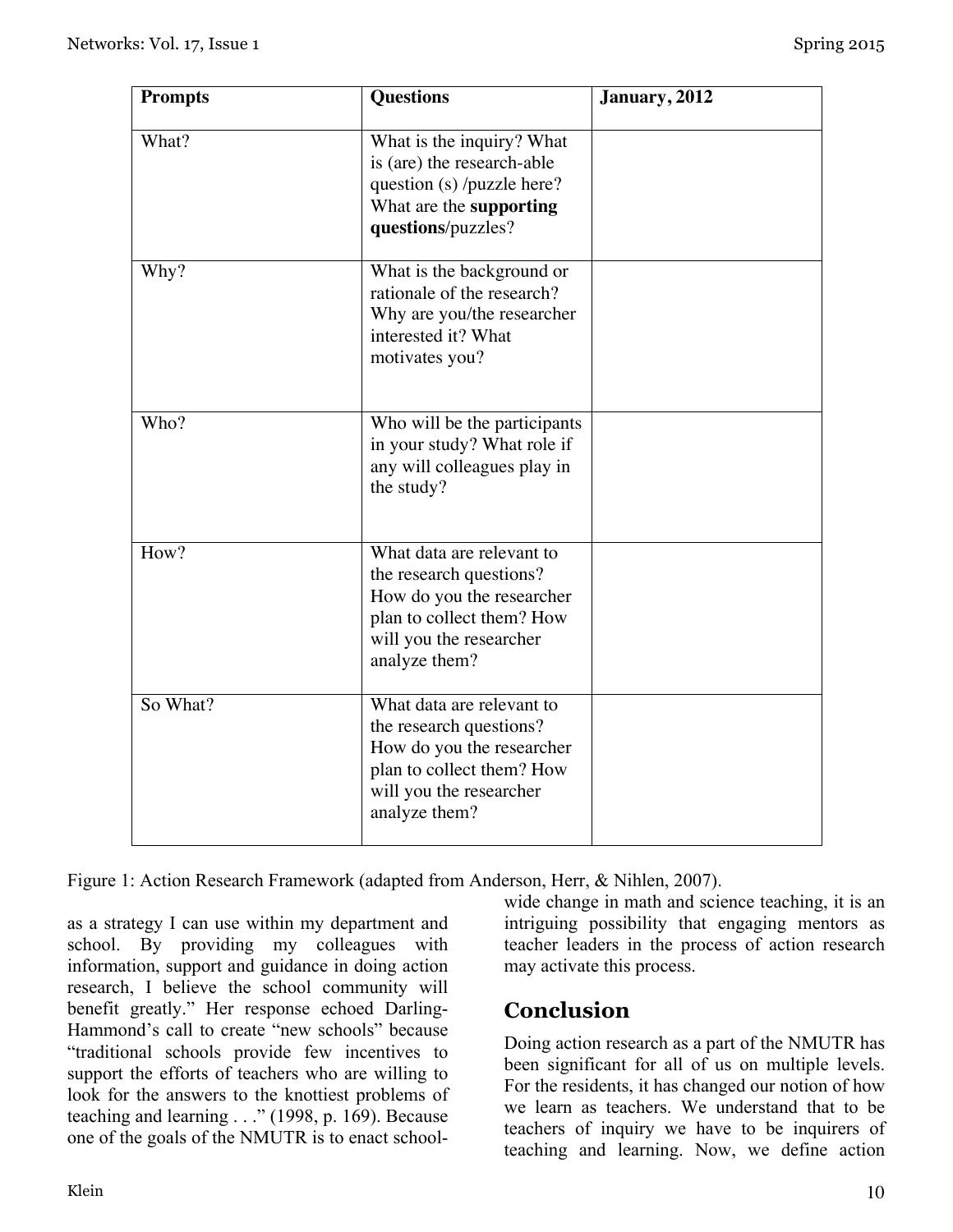research as a personal platform for teacher exploration and development that involves researching, taking an action, collecting data, analyzing that data, and then exploring a new question. We now have more questions, not fewer, and we see that these questions can both bring us closer to our students and make us better as teachers.

As mentors and faculty, we saw the value of engaging mentors as the primary teacher educators in this process. In doing so, mentors also reestablished themselves as teacher leaders, an important part of building our urban teacher residency. This process is becoming part of school-wide change effort in science education and we believe has the potential, through teacher leadership, reflective practice, and agency, to become a source of district-wide renewal.

### **References**

Anderson, G. L. & Herr, K. (1999). The new paradigm wars: Is there room for rigorous practitioner knowledge in schools and universities? *Educational Researcher 28*(5), 12- 21.

Anderson, G. L., Herr, K., & Nihlen, A. S. (2007). *Studying your own school: An educator's guide to practitioner action research.* Thousand Oaks, CA: Corwin Press.

Beck, C. & Kosnik, C. (2006). *Innovations in teacher education: A social constructivist approach.* Albany, NY: State University of New York Press.

Berry, B., Montgomery, D., & Snyder, J. (2008). *Urban teacher residency models at institutes of higher education: Implications for teacher preparation*. New York: Center for Teaching Quality.

Bissex, G. L. & Bullock, R. H. (1987). *Seeing for ourselves: Case-study research by teachers of writing.* Portsmouth, NH: Heinemann.

Boggess, L. B. (2010). Tailoring new urban teachers for character and activism. *American Educational Research Journal, 47*(1), 65-95.

Check, J. (1997). Teacher research as powerful professional development. *Harvard Education Letter, 13*(3), 6-8.

Darling-Hammond, L. (1998). *The right to learn: A blueprint for creating schools that work.* San Francisco, CA: Jossey-Bass.

Glaser, B. G. & Strauss, A. L. (1967). *The discovery of grounded theory: Strategies for qualitative research*. New York: Aldine.

Goswami, D. & Stillman, P. R. (1987). *Reclaiming the classroom: Teacher research as an agency for change.* Upper Montclair, NJ: Boynton-Cook.

Herr, K. (1999). Unearthing the unspeakable: When teacher research and political agendas collide. *Language Arts, 77*(1), 10-15.

Hubbard, R S. & Power, B. M. (2003). *The art of classroom inquiry: A handbook for teacherresearchers.* Portsmouth, NH: Heinemann.

Klein, E. J, Taylor, M., Onore, C., Strom, K., Abrams, L. (2013). Finding a third space in teacher education: Creating an urban teacher residency. *Teaching Education, 24*(1), 27-57.

McNiff, J. (2010). *Action research for professional development: Concise advice for new and experienced action researchers.* Dorset, England: September Books.

Mertler, C. A. (2011). *Action research: Improving schools and empowering educators*. New York: Sage.

Mills, G. E. (2011). *Action research: A guide for the teacher researcher, 4th ed.* Boston, MA: Pearson Publications.

Mitchener, C.P. & Jackson, W.M. (2012). Learning from action research about science